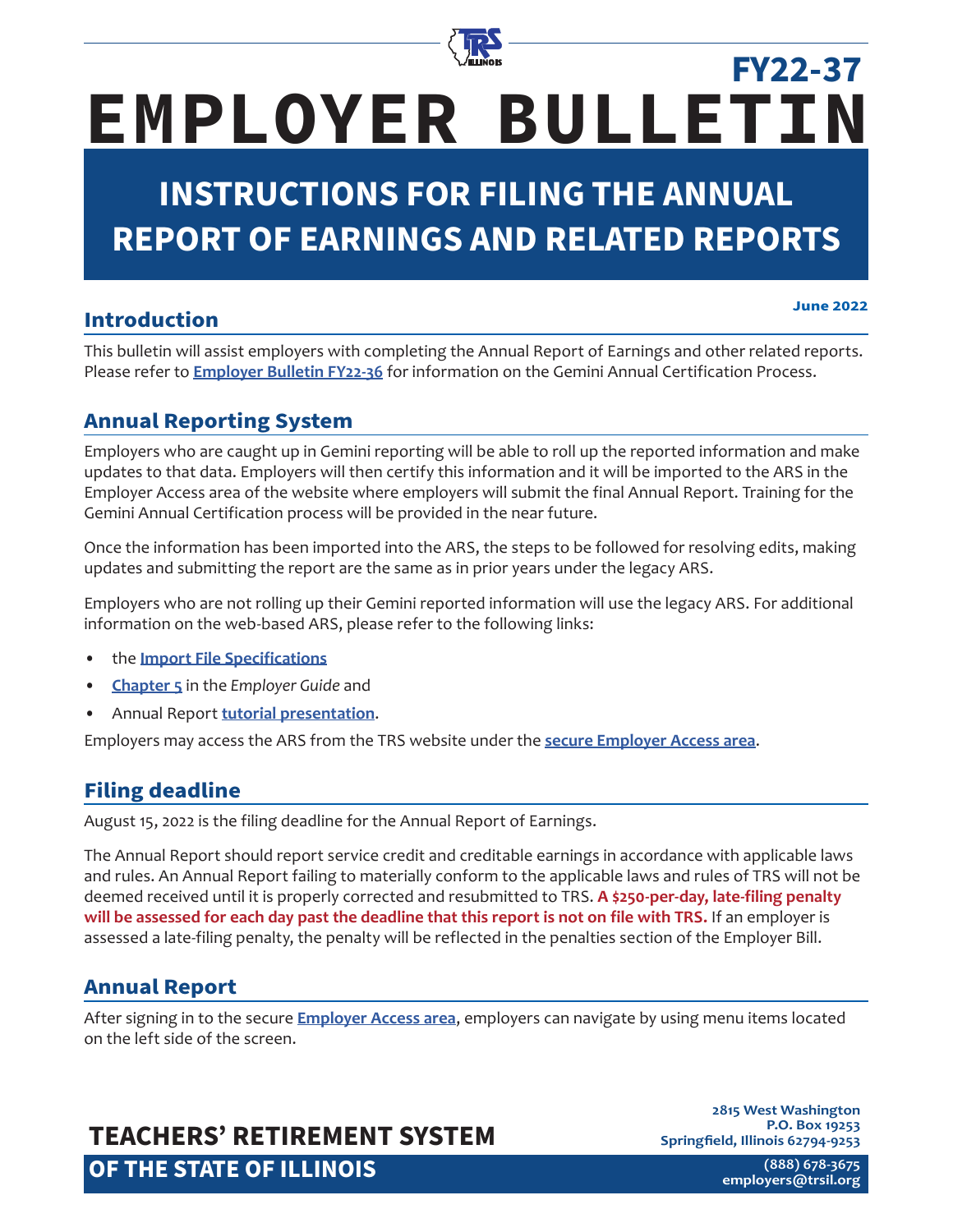Employers who did not roll up and certify their Gemini reported data should import or recover employee data into the ARS by clicking on "Import/Recover/ Delete" in the left navigation area under "Annual Report."

Importing employee records is a time-saving process that allows employers to gather payroll information from an employer's payroll system and then import the data into the ARS.

Modifications to the imported data are generally necessary to properly report Annual Report data in accordance with TRS guidelines.

If the recover option is used, the process will recover from the TRS database all employees with service information from the prior year. This will take into account any employees added or deleted during the prior year through the adjustments to earnings or Annual Report processes.

After importing or recovering, the employee data may be modified via the member's "Update Employee" screen. To locate this screen, click the "Update" link from the "Employee List" menu under the "Annual Report" section of the secure Employer Access Area online.

Some employers may want to work in a table view format to enter Annual Report information or to modify imported data. Working in a table view format may save time if many teachers need to be entered or there are a large number of modifications required to imported data. TRS has developed a method for the data to be entered or modified in a table view format in an Excel spreadsheet, and then imported into the ARS. If you prefer to use the table view format, select "Create Spreadsheet File." This option can also be used by employers who have rolled up and certified their Gemini reported data if a large amount of updates are required.

Additional information regarding the web-based ARS and completing the Annual Report may be found in **Chapter 5** of the *[Employer Guide](https://www.trsil.org/employers/chapterFive)*.

### **Terminated Sick Leave Report**

The sick leave information provided on the Terminated Sick Leave Report allows TRS to record unused, uncompensated sick days from former employers throughout a member's career. The Terminated Sick Leave Report should include all members who terminated employment during the 2021-22 school year, with the exception of members whose unused sick leave days have already been submitted to TRS on a Supplementary Report. Do not include any member whose sick leave days were reported on a Supplementary Report.

Employers reporting in Gemini should report the Employment End Date, Employment End Reason and remaining balance of unused, uncompensated Sick Leave/Personal Days on the last pay period report the member(s) will be reported on. This information will be included in the rolled-up data for those using the Gemini Annual Certification process. Once the information is rolled up, employers will have the opportunity to add sick leave information or make updates to the rolled-up information. After the Annual Certification process in Gemini is complete, this information will be imported into the Annual Report section of your Employer Access account. Review the imported information and make any necessary corrections using the instructions in the following paragraph before submitting the Annual Report.

Terminated sick leave information is entered by employers using the legacy ARS or updated by employers using the Gemini Annual Certification process via the member's "Update Employee" screen. To locate this screen in the Employer Access area, select the "Employee List" in the "Annual Report" section of the menu, then select the "Update" link to the left of the member's name and Social Security number. The Terminated Sick Leave section is displayed below the Earnings section.

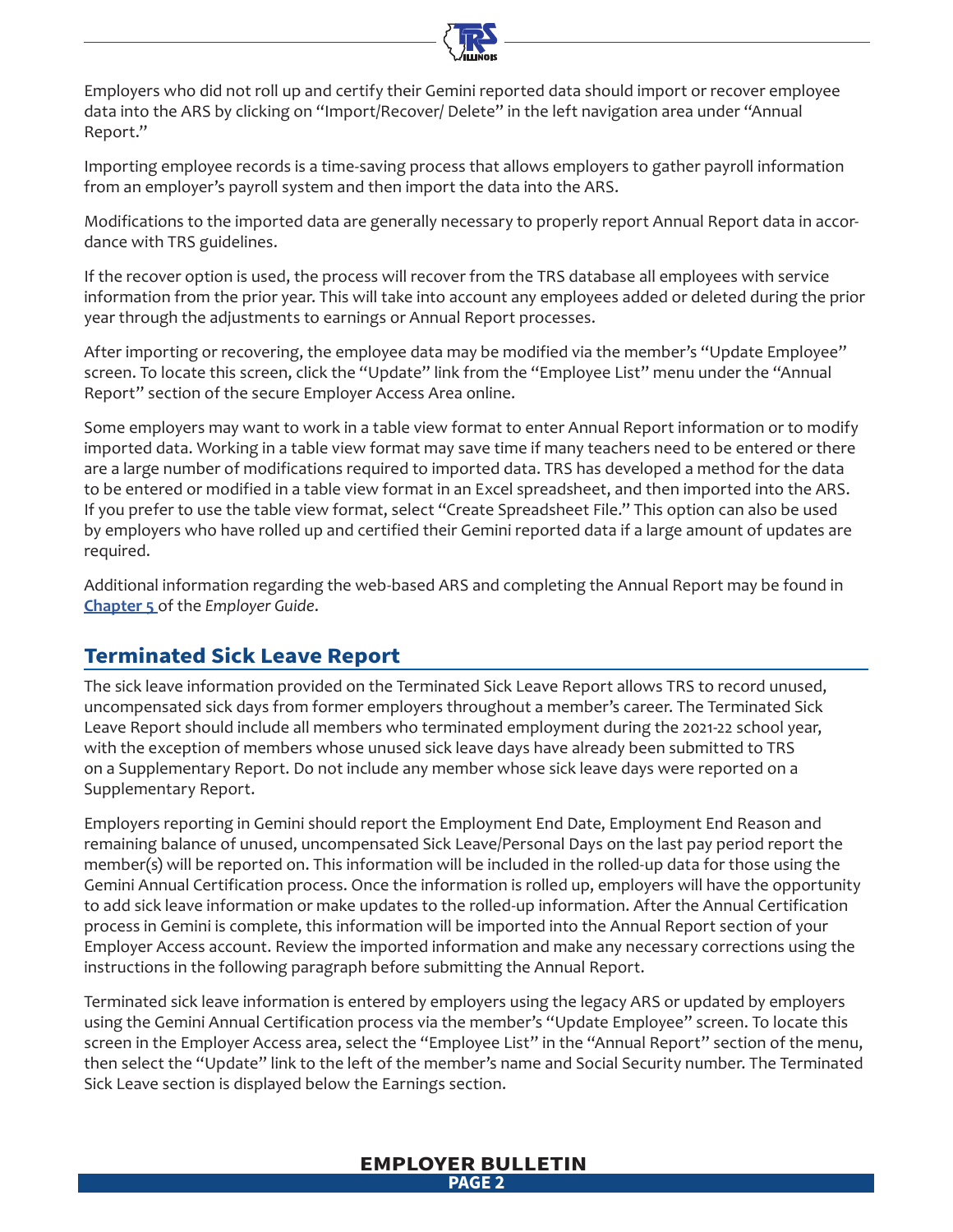When completing this report, please note:

- The beginning employment date is the first date that the member began working for the district, not the first day of the 2021-22 school year or the member's hire date. If the exact day of the month is unknown, indicate the first day of the month. However, if the exact date is known, it should be specified.
- The ending employment date is the final day a member worked or used a sick, personal or vacation day, not the member's resignation date.
- If the district has employed a member more than once and sick leave days earned from the previous employment were reinstated to the member, contact TRS to ensure that the previously reported sick leave days are corrected to zero. If the district employed a member more than once and sick leave days earned from the previous employment period were not reinstated to the member, only report the most recent employment period and the sick leave days associated with that employment period on the report.
- Report only unused, uncompensated sick leave days that a member had available on the date he/she terminated district employment. Include unused business, personal or other nonvacation leave days that were available to use for illness.
- Round sick leave days to the nearest 10th decimal place. Do not round sick leave days to the nearest whole number. For example:
	- 1. If the member had 55.75 sick leave days, report 55.8 days.
	- 2. If the member has 72.32 sick leave days, report 72.3 days.

Sometimes districts have members who have been involuntarily laid off due to a reduction in force (RIF) and as of the August 15 Annual Report deadline, employers do not know who will be rehired. Complete the form based upon current information when filing the Annual Report. If anyone is rehired after the Annual Report has been submitted, send TRS a revised Terminated Sick Leave Report.

For additional information on reporting sick leave days, refer to **[Chapter 5](https://www.trsil.org/employers/chapterFive)** and **[Chapter 6](https://www.trsil.org/employers/chapterSix)** of the *Employer Guide* and **[Employer Bulletin FY2](https://www.trsil.org/employers/employer-bulletins/FY22-34)2-34**.

### **Leave of Absence Report**

A Leave of Absence Report is generated for each member who was on an unpaid leave of absence during any portion of the 2021-22 school year.

In Gemini, employers report the number of days members are on unpaid leaves of absence during the school year. This information will be included in the rolled-up data for those using the Gemini Annual Certification process. Once the information is rolled up, employers will have the opportunity to make updates to the number of Days Paid reported under the Payment Reason of LA - Unpaid Leave of Absence. After the Annual Certification process in Gemini is complete, this information will be imported into the Annual Report section of your Employer Access account. Review the imported information and make any necessary corrections using the instructions in the following paragraph before submitting the Annual Report.

Leave of absence information is entered by employers using the legacy ARS or updated by employers using the Gemini Certification process via the member's "Update Employee" screen. To locate this screen in the Employer Access area, select "Employee List" in the "Annual Report" section of the menu, then select the "Update" link to the left of the member's name and Social Security number. The Leave of Absence section is displayed below the Terminated Sick Leave section. Include those on leaves under the Family Medical Leave

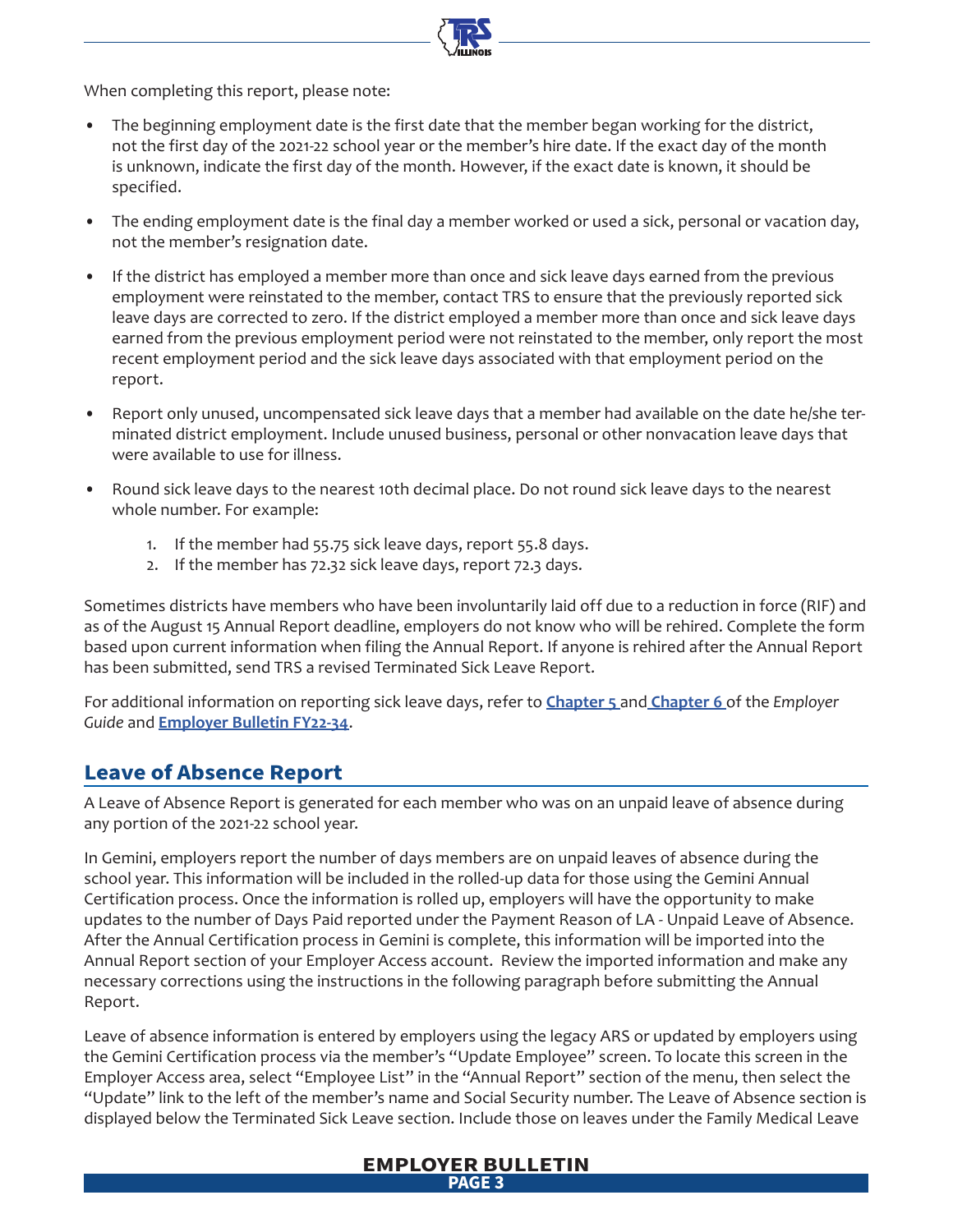

Act (FMLA) of 1993, reductions in force (RIF), or any other type of unpaid leave. Only include members on an approved leave of absence that were paid for less than 170 days. **Only report the time period for which members were unpaid.**

The member may be able to purchase TRS service credit for the period of the unpaid leave of absence. Providing this information allows TRS to notify the member of his or her right to claim the service credit. While additional information may be needed, TRS is able to begin processing the optional service claim. Leave of absence information reduces inquiries in future years when the member realizes the potential for claiming the unpaid leave of absence for optional service credit. Without this information, inquiries often are made several years after the leave occurred, resulting in a request for information from employers that sometimes is decades after the leave.

# **Sabbatical Leave Report**

A Sabbatical Leave Report is generated for each member who was granted a paid sabbatical leave of absence in accordance with the School Code (105 ILCS 5/24-6.1) for any portion of the 2021-22 school year.

In Gemini, employers report time periods members are on a sabbatical leave during the school year. This information will be included in the rolled-up data for those using the Gemini Annual Certification process. Once the information is rolled up, employers will have the opportunity to make updates to the number of Days Paid and Earnings reported under the Payment Reason of SB - Sabbatical. After the Annual Certification process in Gemini is complete, this information will be imported into the Annual Report section of your Employer Access account. Review the imported information and make any necessary corrections using the instructions in the following paragraph before submitting the Annual Report.

Sabbatical leave information is entered by employers using the legacy ARS or updated by employers using the Gemini Certification process via the member's "Update Employee" screen. To locate this screen in the Employer Access area, select "Employee List" in the "Annual Report" section of the menu, then select the "Update" link to the left of the member's name and Social Security number. The Sabbatical Leave section is displayed below the Leave of Absence section. This section does not apply to leaves of absence granted for other reasons.

Refer to **[Chapter 6](https://www.trsil.org/employers/chapterSix)** of the *Employer Guide* or the School Code for more information about sabbatical leaves.

# **Edit process — fatal and non-fatal edits**

The edit process allows the employer to correct reporting errors or explain situations that TRS will be required to research. Each edit is assigned a number and is either fatal or non-fatal. Edits invoked for each member can be viewed on the "Update Employee" screen. Fatal edits will be shown in red and nonfatal edits in black. A short description of the edit will be shown with the edit number. To see a detailed

description of the edit code and instructions for addressing the edit, select the  $\ddot{\mathbf{u}}$  at the end of the edit description.

# **Fatal edits**

A fatal edit identifies incorrect or incomplete information and must be corrected before the Annual Report can be submitted to TRS.

# **Non-fatal edits**

A non-fatal edit does not necessarily mean that the information entered is incorrect. Many edits are reasonableness checks, prompting TRS to verify the member data. Review the reported information. If the member has been correctly reported, enter an explanation for the edit. Employers should not modify the

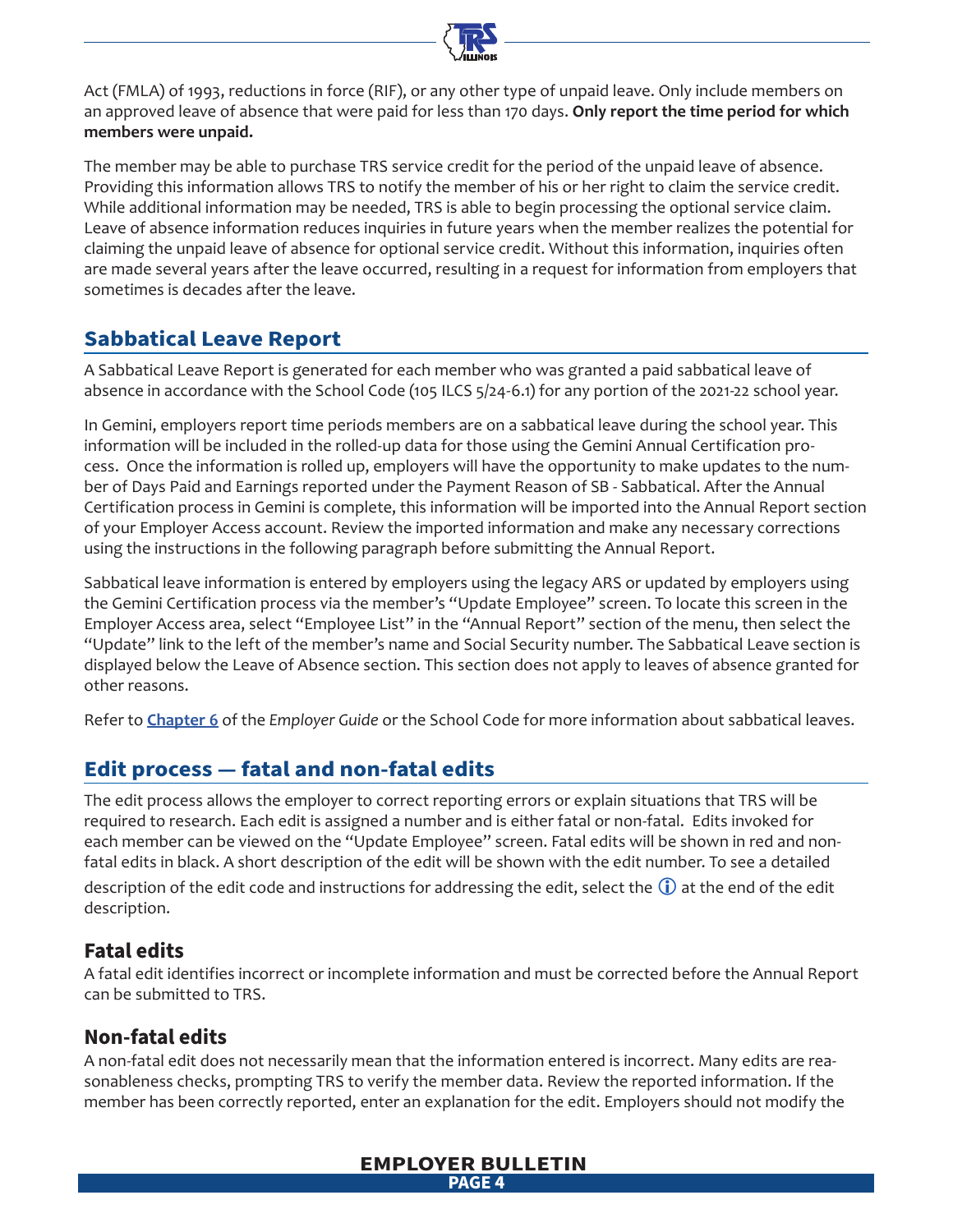

member data solely because an edit exists. Modifications to the member data should be made only if the original information is incorrect or not in accordance with reporting guidelines.

**If a non-fatal edit appears and the reported information is correct, an edit explanation is required before the Annual Report can be submitted to TRS.** A detailed note on the "Edit Report" may prevent an inquiry from TRS. A bulletin with reporting reminders will be sent in the near future.

# **Late-payment penalty**

July 10, 2022, is the last day to deposit all required contributions for the 2021-22 fiscal year.

For employers reporting using the legacy ARS, if any additional contributions are owed after the Annual Report Remittances Report is completed, remit the contributions through the EFT system. Enter "2022" for the fiscal year and "60" as the pay period. Contributions must be made by August 15 to avoid penalties. For employers reporting and making contributions in Gemini, all pay period reports and contributions must be remitted by July 10.

Refer to **[Chapter 4](https://www.trsil.org/employers/chapterFour)** of the *Employer Guide* for more information. TRS will notify employers of any penalties due.

# **Annual Report information and notes**

Keep the Annual Report information and notes readily available until the middle of November. After TRS receives the Annual Report, an extensive review process takes place. TRS Employer Services Department auditors review all of the Annual Reports and complete the review process by the middle of November. Based upon telephone calls or correspondence with districts, corrections to the reported information may be necessary.

After all required corrections are processed, employers will be notified via email when the report is complete and the Summary of Changes Report is available to view. Employers are annually required to confirm that they have reviewed the Summary of Changes Report. To confirm, select "Confirm Sum of Changes" on the left navigation bar. Select the check box on the Confirm Summary of Changes screen and then "Save."

# **Address Request Report**

Employers may receive a Member Address Request Report after TRS has received and entered the Annual Report into the database. Members who do not have an address on file with TRS or have an invalid address will be shown on the report. Verify the Social Security numbers are correct and then provide the addresses for the members. Please return the report to the TRS Springfield office.

# **Report Difference Process**

Once a review of the Annual Report of Earnings is complete and all necessary corrections are processed, TRS will calculate the amount of TRS and THIS Fund contributions due based upon the earnings reported. TRS will transfer any overpayment of TRS contributions to underpayments of TRS contributions.

TRS acts as a service agent for the Illinois Department of Central Management Services for the collection of THIS Fund contributions. As a result, TRS cannot process any transfers between the TRS contributions and the THIS Fund contributions. If after any transfers of contributions an overpayment greater than \$50 exists, TRS will voucher the overpayment to the district. If any amounts greater than \$50 are due, TRS will notify the employer on the Report Difference Contributions section of the monthly Employer Bill. For more information regarding the billing process please refer to **[Chapter 4](https://www.trsil.org/employers/chapterFour)** of the *Employer Guide*.